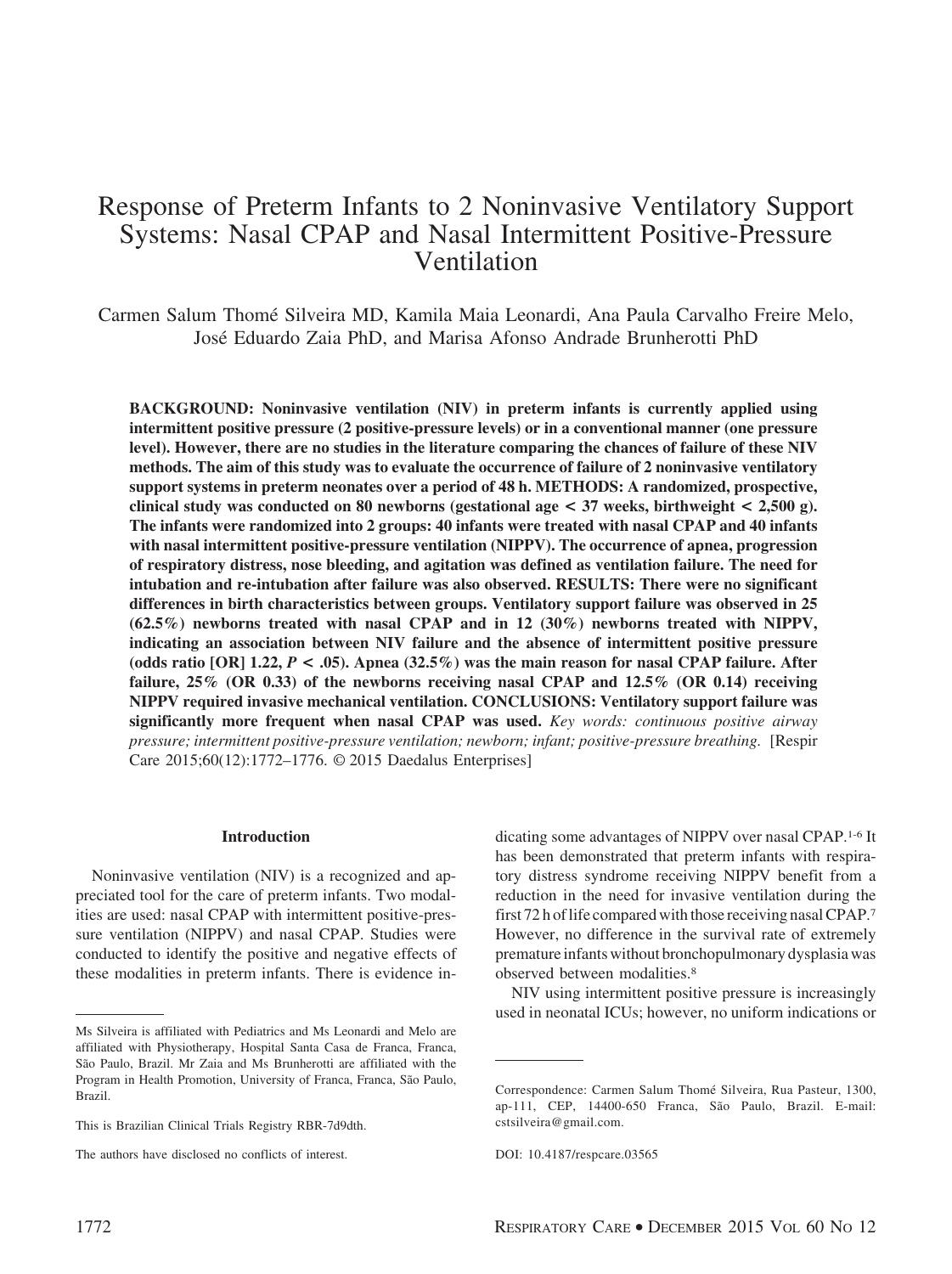parameters are used by the institutions applying this modality.6,9 Thus, the chances of NIV failure in preterm infants using these 2 modalities remain unknown, but it is believed that NIPPV provides advantages in neonatal outcomes. Therefore, the objective of this study was to evaluate the occurrence of failure of 2 noninvasive ventilatory support systems in preterm neonates over a period of 48 h.

## **Methods**

# **Subjects**

This was a controlled, randomized, single-blind study with 2 parallel arms. The study was conducted in the neonatal ICU of a public tertiary care hospital and was approved by the ethics committee of the hospital (protocol 070/2009). The infants were included in the study after their parents and/or legal guardians had signed the informed consent form.

Criteria for inclusion in the study were a birthweight of  $\leq$ 2,500 g, a gestational age of  $\leq$ 37 weeks, and the use of noninvasive ventilatory support applied with nasal prongs. Infants of both sexes were included. NIV was chosen as the first option of ventilatory intervention and/or after orotracheal extubation. Newborns who had congenital malformations, abdominal surgeries, and infections and term newborns were excluded.

Infants who were treated with invasive mechanical ventilation before nasal CPAP and who received an exogenous surfactant were diagnosed with respiratory distress syndrome according to clinical (persistent cyanosis and a Silverman-Anderson score of  $\geq$ 7) and radiological (diffuse reticulogranular pattern in both lungs and positive air bronchogram) criteria.10 Nasal CPAP was selected as the initial therapy based on the clinical evolution of the infants and was applied when oxygen concentrations  $>$  40% were necessary for the maintenance of P<sub>aO<sub>2</sub></sub> at  $>$  50 mm Hg.

At the time of indication of nasal CPAP, the infants were randomized into 2 groups by drawing lots using sealed envelopes with the following identification: nasal CPAP group (flow 8 L/min, PEEP 5 cm  $H_2O$ ,  $F_{IO_2}$  0.21–0.40) and NIPPV group (peak inspiratory pressure  $15 \text{ cm H}_2\text{O}$ , PEEP 5 cm  $H_2O$ , inspiratory time 0.6 s, breathing frequency 14 breaths/min, flow 8 L/min,  $F_{IO}$ , 0.21–0.40).<sup>11</sup>

In this study, clinical indicators such as heart rate and oxygen saturation were monitored with a Dixtal DX2010 monitor (Dixtal Biomedica, São Paulo, Brazil), and breathing frequency was measured by counting the number of breaths over a period of 1 min. Six records of the clinical indicators were obtained in the first 48 h of NIV. The first recording was performed, on average, 5 h after the instal-

# **QUICK LOOK**

#### **Current knowledge**

Noninvasive ventilation (NIV) and nasal CPAP are 2 common techniques of respiratory support in neonates. There is some evidence indicating advantages of NIV over nasal CPAP. Recent studies demonstrated that preterm infants with respiratory distress syndrome receiving NIV benefit from a reduction in the need for invasive ventilation during the first 72 h of life compared with those receiving nasal CPAP.

## **What this paper contributes to our knowledge**

In this prospective randomized trial, no significant differences in heart rate, breathing frequency, or  $O_2$  saturation were identified between the 2 groups. The mean values of these variables were within the normal range for age during NIV. However, there was evidence that failure was greater in the nasal CPAP group, as demonstrated by the higher frequency of apnea episodes and the need for intubation.

lation of noninvasive ventilatory support, and the second was performed 12 h after the first recording.

NIV failure requiring modification of ventilatory support was defined as presentation by the infant of apnea (suspension of breathing for  $>20$  s accompanied by bradycardia and cyanosis),<sup>12</sup> nose bleeding (blood in the nasal cavity causing nasal obstruction), agitation (continuous crying with persistent body movement and contracted facial expression representing pain), and increased respiratory distress (based on the Silverman-Anderson score). The need for intubation and re-intubation after NIV failure was also observed.

# **Statistical Analysis**

The sample size was calculated considering a frequency of NIPPV and nasal CPAP failure of 30% and 60%, respectively; a bilateral test with a 5% level of significance; and a test power of 80%: 40 infants per group. The chisquare test was used for statistical analysis to verify the association between NIV failure and pressure level and between the first option of ventilation at birth and newborn birthweight. The total number of occurrences of failure per pressure level and not the individual occurrence was considered for the analysis of NIV failure. All statistical analyses were performed using InStat 3.06 (GraphPad Software, San Diego, California). Differences were considered to be significant when  $P < .05$ .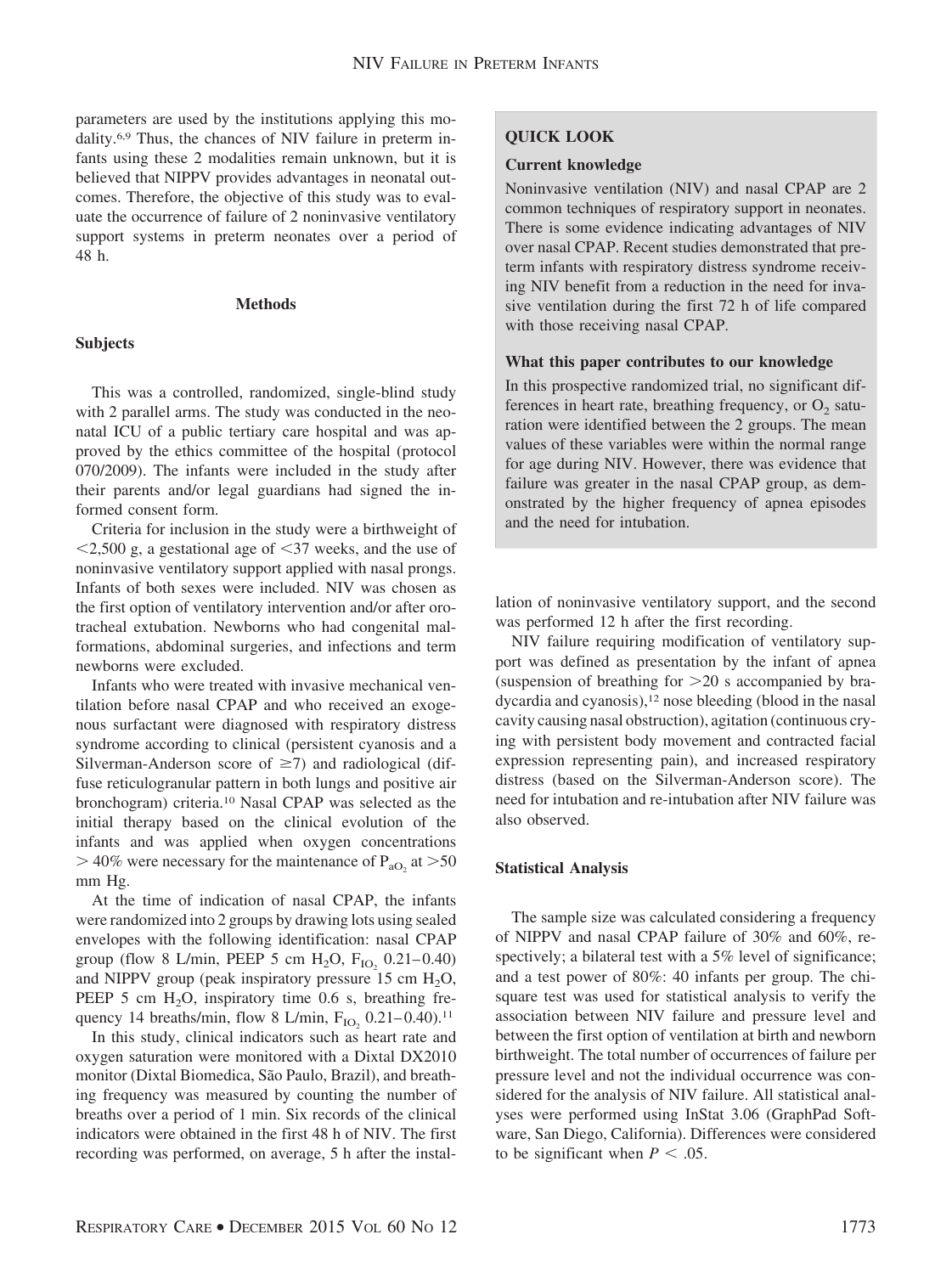| Variable                         | Nasal CPAP       | <b>NIPPV</b>     | $P*$ |
|----------------------------------|------------------|------------------|------|
| Birth weight, g                  | $1.4 \pm 401$    | $1.3 \pm 446$    | .64  |
| Gestational age, wk              | $30.3 \pm 2.4$   | $30.4 \pm 2.4$   | .86  |
| Breathing frequency, breaths/min | $49.8 \pm 6.0$   | $47.8 \pm 9.8$   | .37  |
| Heart rate, beats/min            | $141.7 \pm 12.5$ | $143.8 \pm 14.8$ | .58  |
| Oxygen saturation, $%$           | $95.8 \pm 1.7$   | $96.4 \pm 1.5$   | 19   |

Table 1. Biological Characteristics of the Preterm Infants Monitored in the Study Who Received Noninvasive Ventilation

Values are presented as mean  $\pm$  SD.

\* Chi-square test.

 $NIPPV$  = nasal intermittent positive-pressure ventilation

Table 2. Characteristics of the Preterm Infants Monitored in the Study Who Received Noninvasive Ventilation

| Characteristic    | <b>Total Cohort</b><br>$(N = 80)$ | Nasal CPAP<br>$(n = 40)$ | <b>NIPPV</b><br>$(n = 40)$ | P   |
|-------------------|-----------------------------------|--------------------------|----------------------------|-----|
| Prenatal steroids | 21(26.2)                          | 10(25)                   | 11(27.5)                   | .31 |
| Surfactant use    | 39 (48.7)                         | 19 (47.5)                | 20(50.0)                   | .11 |
| Cesarean section  | 56 (70.0)                         | 27(67.5)                 | 29(72.5)                   | .63 |
| Male              | 44(55.0)                          | 23(57.5)                 | 21(52.5)                   | .31 |
|                   |                                   |                          |                            |     |

Values are presented as *n* (%).

 $NIPPV$  = nasal intermittent positive-pressure ventilation

## **Results**

# **Maternal and Infant Characteristics**

Eighty preterm infants with birthweights of 540 –2,450 g (1.337  $\pm$  422 g) and gestational ages of 24–36 weeks  $(30.3 \pm 2.4$  weeks) participated in this study. Of these, 55% were boys. None of the infants died during the study period. The clinical profile was homogeneous, with no significant difference between groups (Tables 1 and 2). All infants were treated with noninvasive ventilatory support, and they were divided into 2 groups: nasal CPAP  $(n = 40)$ or NIPPV  $(n = 40)$ . The mean age of the infants at the time of introduction of noninvasive ventilatory support was  $3.9 \pm 4.8$  d.

The influence of birthweight and the first option of ventilatory support at birth were compared between groups. There was no significant difference in weight between nasal CPAP (up to 1,500 g [72–5%] vs 1,501–2,450 g  $[27–5\%]$ ,  $P = .97$ ) and CPAP (up to 1,500 g [75–0%] vs 1,501–2,450 g [25–0%],  $P > .99$ ) or the first option ( $P =$ .44) between groups.

The age of the mothers of the infants participating in the study was  $26.3 \pm 5.8$  versus  $26.2 \pm 5.6$  y in the nasal CPAP and NIPPV groups, respectively. The cesarean section rate was 57.5% versus 72.5%. The percentage of multiparous women was 67.5% versus 57.5%.

#### **Indicators Analyzed**

No significant differences in mean breathing frequency, heart rate, or oxygen saturation were observed between the groups of newborns, with the values being within the normal range for age (see Table 1). The newborns monitored in this study were homogeneous in terms of biological characteristics, with no significant differences between groups. Half of the infants in each group received exogenous surfactant, prenatal steroids were used by only 26.1% of the mothers, and 70% of the infants were born by cesarean section (see Table 2).

A significant association was observed between ventilation failure and the absence of intermittent positive pressure (odds ratio 1.22,  $P = .02$ ). During 48 h of NIV, the failure frequency was higher in infants treated with nasal CPAP (62.5%) compared with infants treated with NIPPV (only 30%) (Table 3).

In the group treated with nasal CPAP, apnea was the main reason for NIV failure (32.5%), followed by respiratory distress and nose bleeding (12.5%) and agitation at a lower frequency (5%). However, the reasons for NIV failure were less frequent in the NIPPV group (apnea 12.5%, respiratory distress 7.5%, agitation 10%) (see Table 3). After NIV failure due to the reasons cited, the introduction of invasive mechanical ventilation was necessary in 25% of the infants treated with nasal CPAP (odds ratio 0.33) and in 12.5% of those treated with NIPPV (odds ratio 0.14).

#### **Discussion**

NIV by NIPPV has been a frequent option in ICUs. Some advantages of this modality have been demonstrated, but randomized prospective studies are currently needed to show the performance of this modality in groups of preterm infants.

In this randomized study, preterm infants were selected to receive nasal CPAP and NIPPV. The groups were homogeneous in terms of biological characteristics, with the absence of significant differences, a fact that permitted comparison between groups. None of the infants died during the study period.

Eighty newborns were monitored in this study, which permitted us to determine the number of occurrences of failure of the 2 NIV modalities over a period of 48 h. There are no studies in the literature describing the association between complications of nasal CPAP and the duration of ventilatory support. However, some evidence indicates that a longer duration of nasal CPAP increases nasal septum injuries.13,14

The modality of NIPPV has some advantages over nasal CPAP, the main being a reduction in apnea episodes.<sup>6-16</sup> Other advantages include a reduction in respiratory work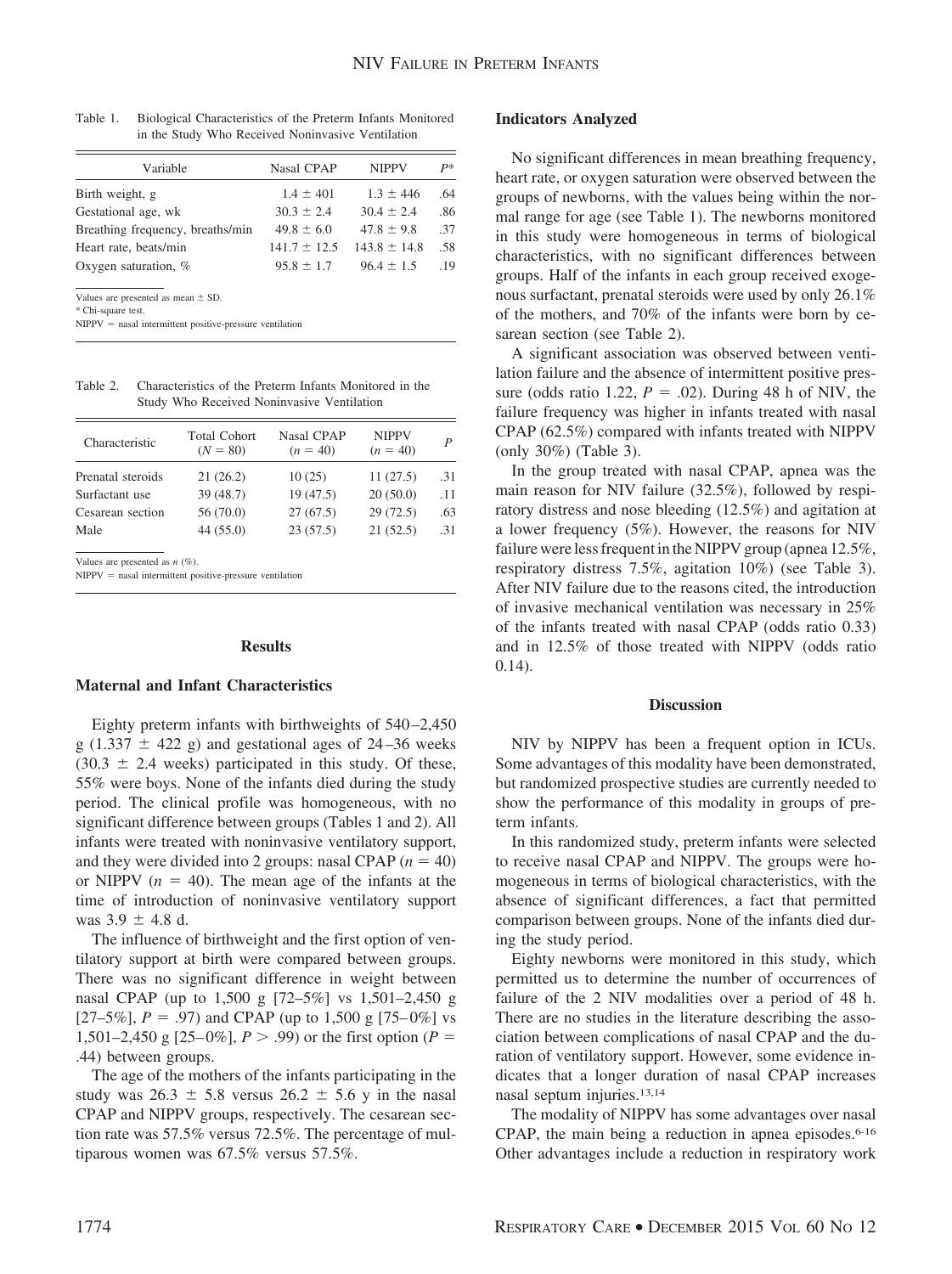| Reason for Failure                               | Nasal CPAP ( $n = 40$ ), $n$ (%) Odds Ratio (95% CI) NIPPV ( $n = 40$ ), $n$ (%) Odds Ratio (95% CI) |                     |          |                     |
|--------------------------------------------------|------------------------------------------------------------------------------------------------------|---------------------|----------|---------------------|
| Apnea                                            | 13(32.5)                                                                                             | $0.48(0.25-0.92)$   | 5(12.5)  | $0.14(0.06 - 0.35)$ |
| Respiratory distress                             | 5(12.5)                                                                                              | $0.14(0.06 - 0.35)$ | 3(7.5)   | $0.08(0.03-0.25)$   |
| Nose bleeding                                    | 5(12.5)                                                                                              | $0.14(0.06 - 0.35)$ | 0(0)     |                     |
| Agitation                                        | 2(5.0)                                                                                               | $0.05(0.01-0.20)$   | 4(10.0)  | $0.11(0.04 - 030)$  |
| Frequency of failure (total)                     | 25(62.5)                                                                                             | $1.22(0.66-2.26)$ * | 12(30.0) | $0.43(0.22 - 0.83)$ |
| P                                                | $.02*$                                                                                               |                     |          |                     |
| Intubation/mechanical ventilation                | 3(7.5)                                                                                               | $0.08(0.03-0.25)$   | 3(7.5)   | $0.08(0.03-0.25)$   |
| Re-intubation/mechanical ventilation             | 7(17.5)                                                                                              | $0.21(0.10-0.47)$   | 2(5.0)   | $0.05(0.01-0.20)$   |
| Total No. of infants with mechanical ventilation | 10(25.0)                                                                                             | $0.33(0.17-0.67)$   | 5(12.5)  | $0.14(0.06 - 0.35)$ |
| P                                                | .15                                                                                                  |                     |          |                     |

Table 3. Noninvasive Ventilation Failure Over a Period of 48 h in the Preterm Infants Monitored in the Study

 $* P < .05$ , significant association between noninvasive ventilation failure and pressure level (chi-square test).

 $NIPPV$  = nasal intermittent positive-pressure ventilation

and in the need for invasive ventilation for the preterm infant.1-6,17,18 In the present study, a significant association was observed between NIV failure and the absence of intermittent positive pressure  $(P = .02, \text{ odds ratio } 1.22)$ . Only 30%  $(n = 12)$  of the infants treated with NIPPV failed this modality. In 5 (42%) newborns, the reason for failure was apnea, and 2 (40%) of these infants required invasive mechanical ventilation. In contrast, failure occurred in  $62.5\%$  ( $n = 25$ ) of the infants treated with nasal CPAP. Most failure episodes were due to apnea  $(n = 13,$ 52%); of these, 10 (77%) infants required orotracheal intubation. Thus, apnea was the most frequent reason for NIV failure, particularly nasal CPAP failure; 69.2% of these infants weighed  $\leq 1,200$  g, and the gestational age was <32 weeks. The data obtained support the results of other studies.6,15,16

Nose bleeding and agitation were less common reasons for failure of the 2 modalities. The period of 48 h of NIV used in this study may have contributed to the small number of episodes of nose bleeding because this event is usually observed during prolonged periods of ventilatory support.<sup>12</sup> Another factor was the use of a hydrocolloid plate in the nostrils, which permits better fixation and decreases displacement of the device.

In the nasal CPAP group, 6 (24%) infants failed the modality within 24 h and 19 (76%) infants within 48 h of ventilatory support. In the NIPPV group, 7 (58.3%) infants failed nasal support within 24 h and 5 (41.7%) infants within 48 h. Thus, NIV failure tended to be greater in the nasal CPAP group after 24 h of ventilatory support.

Infants in the nasal CPAP group who did not require mechanical ventilation after NIV failure and who presented with apnea  $(n = 3)$  and respiratory distress  $(n = 5)$  received NIPPV, and those with agitation  $(n = 2)$  and bleeding  $(n = 5)$  were removed from noninvasive support and placed under an oxygen hood. In the NIPPV group, infants presenting with agitation  $(n = 4)$  were removed from noninvasive support after failure and placed under an oxygen hood, whereas newborns with apnea  $(n = 3)$  continued to be treated with this modality for a period of  $>48$  h. No difference between groups was observed for newborns who received mechanical ventilation before NIV as a first option and who failed NIV.

Three of the infants monitored in this study had a prescription for bronchopulmonary dysplasia medication. Two of them were part of the NIV failure group: one in the nasal CPAP group due to apnea who required NIPPV and one in the NIPPV group due to respiratory distress who required re-intubation.

The chance for NIV failure was higher for the nasal CPAP modality. The occurrences observed were apnea, respiratory distress, nose bleeding, and re-intubation. Agitation was the least frequent occurrence in this modality. However, the number of occurrences was low in the 2 NIV modalities.

Comparison of the 2 NIV modalities revealed no significant differences in heart rate, breathing frequency, or oxygen saturation between the 2 groups. The mean values of these variables were within the normal range for age during NIV. These findings agree with other studies that also found no significant clinical differences between the 2 modalities.2,9,14,19

Prematurity itself leaves the newborn vulnerable. In this study, the use of NIPPV at the beginning of NIV support was associated with a lower chance of failure. The findings therefore support the use of this modality in clinical practice to attenuate the negative effects in preterm infants.

We believe that the intermittent positive inspiratory pressure generated with NIPPV increases the number of afferent sensory stimuli, and the respiratory system responds with better drive, thus reducing the episodes of apnea. However, it is worth noting that the objective of this study was to observe the indicators over a period of 48 h of NIV,